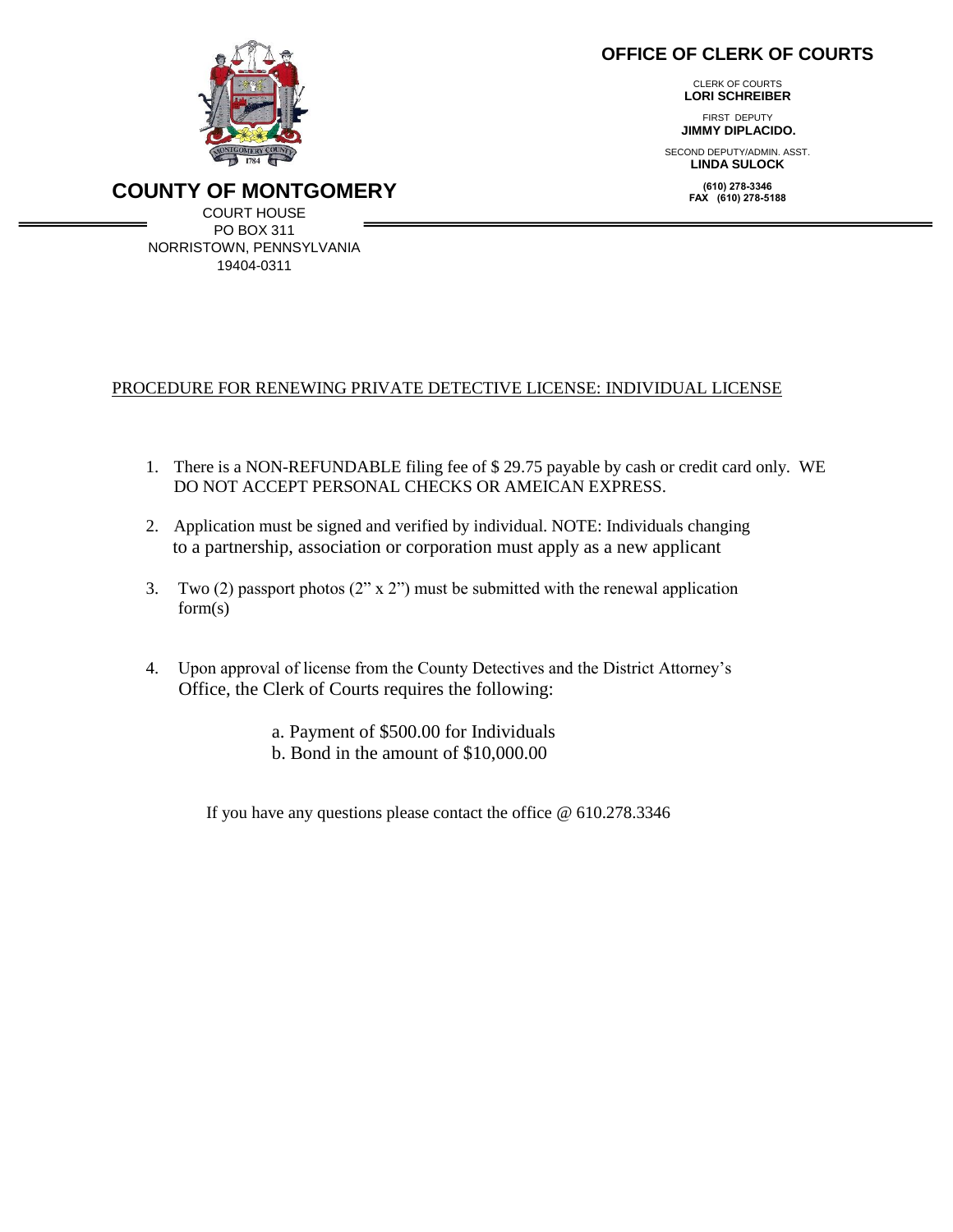### INDIVIDUAL PRIVATE DETECTIVE LICENSE **RENEWAL FORM**

#### County of Montgomery

| Applicant's Name:                                                                                              |                                                 |                                                                                                                                                                                                                                                                                                                                                                                                                                                                                              |                 |      |
|----------------------------------------------------------------------------------------------------------------|-------------------------------------------------|----------------------------------------------------------------------------------------------------------------------------------------------------------------------------------------------------------------------------------------------------------------------------------------------------------------------------------------------------------------------------------------------------------------------------------------------------------------------------------------------|-----------------|------|
|                                                                                                                | Last                                            | First                                                                                                                                                                                                                                                                                                                                                                                                                                                                                        | Middle Initial  |      |
| Date of Birth:                                                                                                 |                                                 | Social Security Number:                                                                                                                                                                                                                                                                                                                                                                                                                                                                      |                 |      |
| Month                                                                                                          | Year<br>Day                                     |                                                                                                                                                                                                                                                                                                                                                                                                                                                                                              |                 |      |
| Date current license issued:                                                                                   |                                                 | Date of Expiration:                                                                                                                                                                                                                                                                                                                                                                                                                                                                          | $\cdot$<br>ł    |      |
|                                                                                                                | Month<br>Day                                    | Year                                                                                                                                                                                                                                                                                                                                                                                                                                                                                         | Day<br>Month    | Year |
|                                                                                                                |                                                 |                                                                                                                                                                                                                                                                                                                                                                                                                                                                                              |                 |      |
| Residence Address:                                                                                             |                                                 |                                                                                                                                                                                                                                                                                                                                                                                                                                                                                              |                 |      |
|                                                                                                                |                                                 |                                                                                                                                                                                                                                                                                                                                                                                                                                                                                              |                 |      |
|                                                                                                                |                                                 |                                                                                                                                                                                                                                                                                                                                                                                                                                                                                              |                 |      |
|                                                                                                                |                                                 |                                                                                                                                                                                                                                                                                                                                                                                                                                                                                              |                 |      |
| Business Address:                                                                                              |                                                 | <u> 1980 - Andrea Andrea Andrea Andrea Andrea Andrea Andrea Andrea Andrea Andrea Andrea Andrea Andrea Andrea Andr</u>                                                                                                                                                                                                                                                                                                                                                                        |                 |      |
|                                                                                                                |                                                 |                                                                                                                                                                                                                                                                                                                                                                                                                                                                                              |                 |      |
|                                                                                                                |                                                 |                                                                                                                                                                                                                                                                                                                                                                                                                                                                                              |                 |      |
|                                                                                                                |                                                 |                                                                                                                                                                                                                                                                                                                                                                                                                                                                                              |                 |      |
| Branch Office(s) Address(es):                                                                                  |                                                 |                                                                                                                                                                                                                                                                                                                                                                                                                                                                                              |                 |      |
|                                                                                                                |                                                 |                                                                                                                                                                                                                                                                                                                                                                                                                                                                                              |                 |      |
|                                                                                                                |                                                 |                                                                                                                                                                                                                                                                                                                                                                                                                                                                                              |                 |      |
|                                                                                                                |                                                 |                                                                                                                                                                                                                                                                                                                                                                                                                                                                                              |                 |      |
|                                                                                                                |                                                 |                                                                                                                                                                                                                                                                                                                                                                                                                                                                                              |                 |      |
|                                                                                                                |                                                 |                                                                                                                                                                                                                                                                                                                                                                                                                                                                                              |                 |      |
|                                                                                                                |                                                 |                                                                                                                                                                                                                                                                                                                                                                                                                                                                                              |                 |      |
|                                                                                                                |                                                 | Have you ever been arrested or convicted of a criminal offense in this or any other state?                                                                                                                                                                                                                                                                                                                                                                                                   |                 |      |
|                                                                                                                | No Yes (If yes, give details on separate sheet) |                                                                                                                                                                                                                                                                                                                                                                                                                                                                                              |                 |      |
| is in compliance with the provisions of the Act.                                                               |                                                 | The undersigned hereby affirms that the foregoing information is true and correct to the best of said person's<br>knowledge, information and belief; said affirmation being made subject to penalties prescribed by 18 Pa.C.S.A. Sec.<br>4904, unsworn falsifications to authorities. By signing this affirmation the undersigned further certifies that they are<br>familiar with the Private Detective Act of August 21, 1953, P.L. 1273, Sec. 1, as amended, and warrant this application |                 |      |
| Signature: No. 1996. The Company of the Company of the Company of the Company of the Company of the Company of |                                                 | Date: 2008 - 2008 - 2008 - 2008 - 2008 - 2008 - 2008 - 2008 - 2008 - 2008 - 2008 - 2008 - 2008 - 2008 - 2008 -                                                                                                                                                                                                                                                                                                                                                                               |                 |      |
|                                                                                                                |                                                 |                                                                                                                                                                                                                                                                                                                                                                                                                                                                                              |                 |      |
| For use by County                                                                                              |                                                 |                                                                                                                                                                                                                                                                                                                                                                                                                                                                                              |                 |      |
|                                                                                                                |                                                 |                                                                                                                                                                                                                                                                                                                                                                                                                                                                                              |                 |      |
| Criminal records check:                                                                                        |                                                 | □ License Renewal Approved                                                                                                                                                                                                                                                                                                                                                                                                                                                                   |                 |      |
| $\Box$ County                                                                                                  |                                                 |                                                                                                                                                                                                                                                                                                                                                                                                                                                                                              |                 |      |
| $\Box$ State                                                                                                   |                                                 | Date License Renewed <b>Contract Contract Contract Contract Contract Contract Contract Contract Contract Contract Contract Contract Contract Contract Contract Contract Contract Contract Contract Contract Contract Contract Co</b>                                                                                                                                                                                                                                                         |                 |      |
| $\Box$ NCIC                                                                                                    |                                                 | New License Expiration Date $\Box$                                                                                                                                                                                                                                                                                                                                                                                                                                                           |                 |      |
| $\Box$ Check if conviction found                                                                               |                                                 | □ License Renewal Not Approved                                                                                                                                                                                                                                                                                                                                                                                                                                                               |                 |      |
|                                                                                                                |                                                 | Date submitted to Court for hearing                                                                                                                                                                                                                                                                                                                                                                                                                                                          |                 |      |
| $\Box$ Fee Paid                                                                                                |                                                 | Signature <b>Signature Signature Signature Signature Signature Signature Signature Signature Signature Signature Signature Signature Signature Signature Signature Signature Signature Signatu</b>                                                                                                                                                                                                                                                                                           | Clerk of Courts |      |